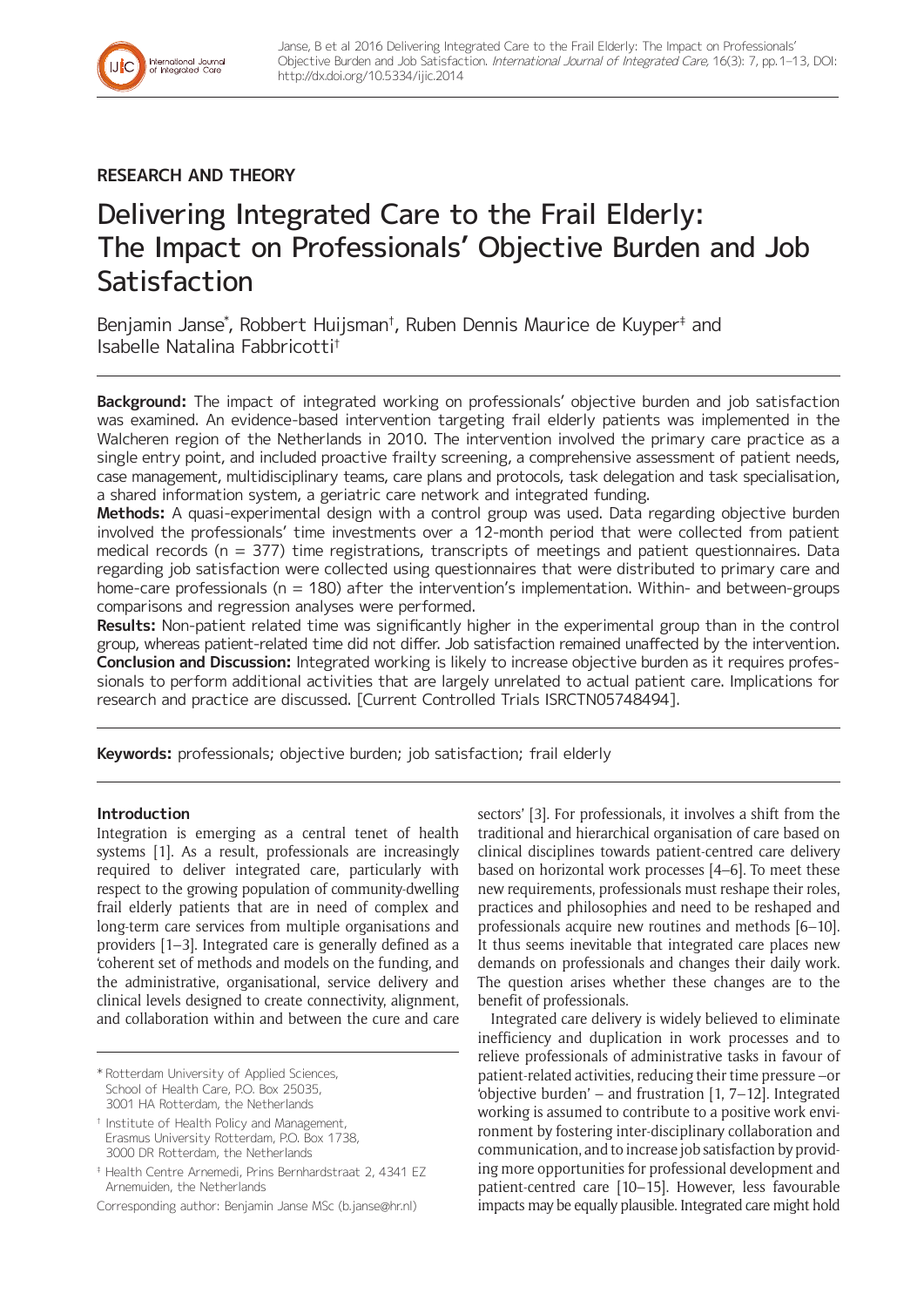considerable infringements upon the work, autonomy and identity of professionals, and its introduction might cause organisational upheaval, conflicts, deteriorating relationships and professional dissatisfaction [8, 16–18]. Moreover, integrated working might actually hamper workflows and thus increase objective burden [9–11]. Common integration mechanisms, such as multidisciplinary meetings and a shared information system, are typically placed on top of existing structures rather than replacing them, resulting in duplication and inefficiency and making coordination among professionals increasingly timeconsuming [10, 11]. In addition, integrated working may require professionals to take on additional tasks alongside their day-to-day activities. For instance, the active recruitment of patients may increase patient flows, and collecting and documenting additional patient information involves actions that were not previously required [10, 19]. As well, integrated working requires professionals to learn new tasks and to absorb them into existing routines, which is likely to demand additional inputs of time [1, 7, 16–19].

The perceptions and experiences of professionals in the integrated care context have been well documented over the years [6, 7, 9, 11–13, 16–18]. Reports on integrated working often describe professionals experiencing increased time demands, intensive workloads and productivity problems [20–25]. Similarly, studies suggest that integrated working causes a shift towards more nonpatient related activities, such as administrative tasks and team meetings [26–28]. Whilst the concerns regarding integrated working thus seem justified, the current evidence is largely based on self-report and qualitative data. Understanding the objective impacts of integrated care on professionals requires detailed data from formal administrative systems [29]. Such data are, however, extremely sparse in the literature, as a result of which little is known regarding the objective burden of professionals delivering integrated care.

The present study aimed to fill this gap by performing a comprehensive analysis of professionals' time investments during the first 12 months of integrated working. The research setting was the Walcheren region of the Netherlands, where an intervention was implemented that specifically targeted independently living frail elderly patients (and their informal caregivers). This 'Walcheren Integrated Care Model' was designed in accordance with the evidence at the time of implementation in 2010. In conjunction with the implementation of the intervention, a geriatric care network was created that included a hospital, a mental health organisation, allied health practices and patient, informal caregiver and volunteering associations. Representatives of the network partners, municipalities, and social care and welfare agencies formed a formal steering group was responsible for the planning and implementation of the intervention. The regional health insurer provided an experimental financial module to reimburse all intervention-related costs to participating primary care practices. The present study was part of a large-scale evaluation of the Walcheren Integrated Care Model. The following research question

was used: What is the impact of the Walcheren Integrated Care Model on the objective burden and job satisfaction of professionals?

## **Methods**

## **Study design and selection**

The medical ethics committee of the Erasmus Medical Centre Rotterdam reviewed and approved the study protocol (No. MEC-2013-058). This study involved a quasi-experimental design with a control group. The experimental group consisted of 3 primary care practices located in eastern Walcheren that provided care according to the intervention, and the control group consisted of 5 primary care practices located in northern, southern and western Walcheren that provided care as usual. Control practices had not been involved in the intervention's development and did not use any of the intervention components. The selection of control practices continued until the control and experimental group consisted of a similar number of frail elderly patients.

Inclusion criteria of patients were age (≥75) and frailty. Frailty was measured with the Groningen Frailty Indicator, a validated and widely used screening instrument [30]. Practices provided the names and contact information of the patients that met the inclusion criteria. Patients were subsequently mailed an information leaflet, the screening instrument, an informed consent form and a postage paid envelope. The researchers identified frail elderly patients based on their screening scores  $(\geq 64)$  and provided their names to the intervention practices. Control practices remained uninformed regarding the frailty of their elderly patients during the evaluation period. Exclusion criteria for patients were being on a waiting list for a nursing home and having a terminal illness with a life expectancy of less than 6 months.

#### **Intervention**

Care as usual in the Netherlands can be described as reactive. Patients usually consult with their general practitioner on their own initiative. Care and curative services can only be accessed through referral of their general practitioner [31]. Communication and informationexchanges between primary, secondary and tertiary professionals is typically bilateral and ad hoc. The aim of the Walcheren Integrated Care Model was to address these issues in the care for frail elderly patients in the community using the following components: a single entry-point, proactive screening, comprehensive needs assessments, case management, multidisciplinary group meetings, care plans and protocols, a shared information system, and tasks specialisation and tasks delegation (**Figure 1**). The primary care practice functioned as a *single entry point* for frail elderly patients, their informal caregivers and professionals. All elderly patients (75+) were *proactively screened*. Frail patients (frailty score  $\geq 4$ ; range 1–15) were visited by a case manager, who performed a *comprehensive assessment* of needs of patients and their informal caregiver(s) using an evidence-based assessment tool [32]. The results of the assessments were subsequently discussed in a *multidisciplinary group*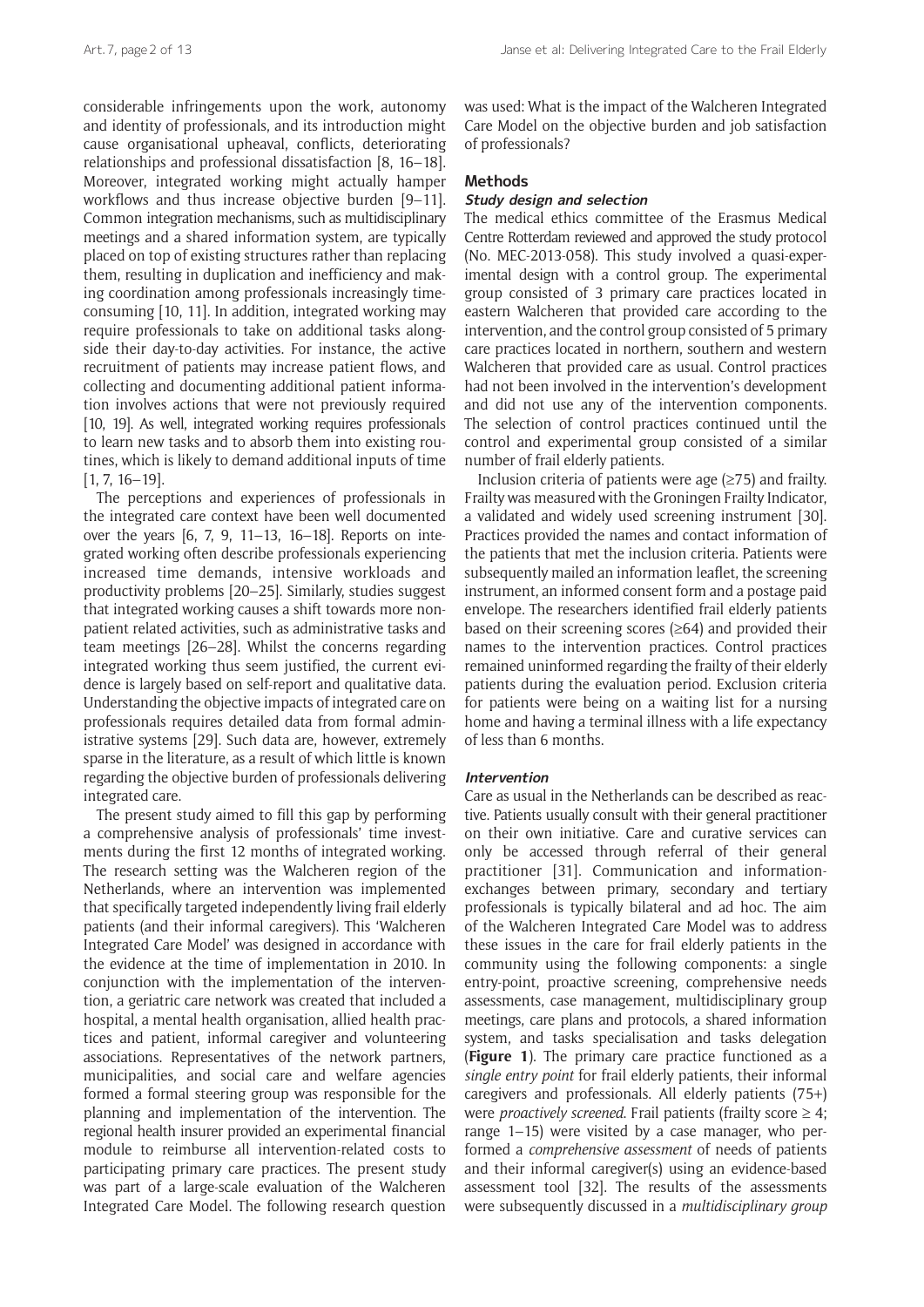

**Figure 1:** The Walcheren Integrated Care Model.

*meeting* chaired by the general practitioner. The core team consisted of the general practitioner, a case manager and a community nurse employed by the home-care organisations. Home-care organisations provide various services in the patient's home, ranging from around-the-clock supervision and/or specialized nursing care, home rehabilitation, home meal services, personal care and domestic assistance, using small community-based teams of general and specialized nurses and domestic helpers. The community nurse acted as a liaison for home-care professionals by relaying their wishes, observations and suggestions to the intervention team. This arrangement aimed to better utilize the unique information and signallingfunction of home-care professionals, owing to their close proximity to patients and informal caregivers.

Other professionals relevant to the patient's care trajectory, such as a hospital geriatrician, a nursing home doctor, a physiotherapist, a social worker or psychologist, could attend team meetings. The team formulated a *multidisciplinary care plan* in consultation with the patient and informal caregiver(s), after which tasks were assigned to the appropriate professionals according to *multidisciplinary care protocols. Case management* involved ensuring access to the appropriate services and planning, coordinating and monitoring care delivery. A specialised practice nurse performed 'single-disease' case management, whereas a hospital geriatric nurse-specialist performed 'complex care' case management. The care plan was periodically evaluated in a multi-disciplinary meeting, the frequency of which ranged from once a month to once a year, depending on the patient's condition.

The entire process was supported by *task delegation*, task *specialisation* and a *shared information system*. Tasks relating to care coordination, patient monitoring and maintaining patient records were transferred from general practitioners to case managers. Geriatric specialisation of general practitioners was a precondition for participation in the intervention. Postgraduate education programs for general practitioners in the Netherlands do not typically include geriatric care. Supplementary training was thus required to ensure that sufficient geriatric knowledge was available at intervention practices. Specifically, general practitioners gained insight into the associations between diseases and the daily functioning of frail elderly patients, and how to provide an integrated response to their needs by reshuffling tasks between primary, secondary and tertiary care. Case managers also received training in geriatric care, and completed courses on case management and the use of the evidence-based instruments. As well, a hospital geriatrician was available to intervention practices for consultation on complex cases. The shared information system allowed professionals to access and make adjustments to the care plan of a particular frail elderly patient.

## **Data collection and instruments**

## Objective Burden

Data regarding the objective burden of professionals were collected from patient medical records, transcripts of multi-disciplinary meetings, time registrations of professionals and patient questionnaires. Written informed consent was obtained from all participating frail elderly patients. A total of 1845 frail elderly patients were approached, of which around 80% responded. Whilst 33% ( $n = 464$ ) was subsequently identified as frail, a loss to follow-up of 19% between T0 and T1 resulted in a study population of 377 frail elderly patients, of whom the medical records were subsequently analysed (see [33] for further details). The medical records were extracted on location from the information systems of the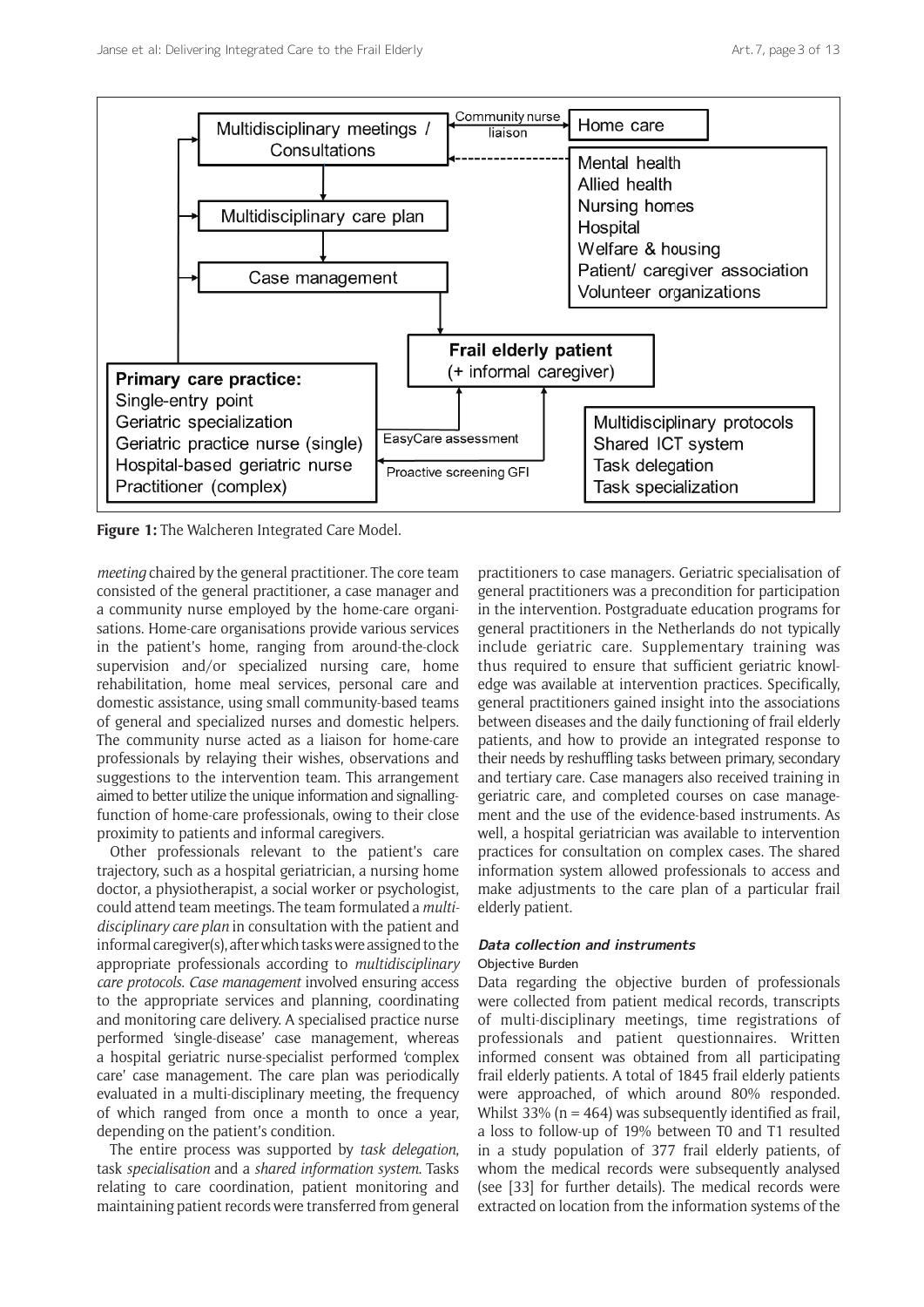8 participating primary care practices. These data involved all care activities related to the delivery of care to each frail elderly patient over a 12-month period by general practice professionals (general practitioners, practice nurses, practice assistants and case managers), hospital specialists and nursing home doctors (**Figure 2**). Additionally, transcripts of multi-disciplinary meetings were used to determine which professionals had attended and the amount of time spent per frail elderly patient. General practitioners and case managers of intervention practices provided time registrations of intervention-specific activities, i.e., multi-disciplinary meetings, bimonthly joint meetings with all intervention practices, additional meetings with other primary care providers and hospital specialists, and bi-lateral meetings between general practitioners and case managers. Case managers also provided time registrations of activities relating to case management: making appointments/visiting patients, needs assessment, formulation of care plan, patient monitoring, follow-up visits/ calls, care planning/coordination and travel time. The standardized registration forms were faxed to the researchers on a monthly basis. Finally, participating frail elderly patients were mailed a questionnaire at baseline and 12 months later regarding their use of home-care (domestic helpers, home-care nurses), allied health services (occupational-/ physiotherapist, social worker, psychologist) and hospital care services (Additional file 1).

Objective burden was differentiated into patient-related (visits, consultations) and non-patient related activities (meetings, prescriptions, referrals, administrative tasks) and linked to standardised time-units (**Box 1**). For primary care practice professionals, these time-units were based on the consensus among the general practitioners. For hospital specialists, time-units were obtained from the *Dutch Manual for Economic Evaluations* [34]. Time-units

for patient-related activities of allied health professionals were obtained from professional associations and insurance companies. However, information regarding their non-patient related activities was unavailable.

#### Job satisfaction

Data regarding the job satisfaction of professionals were collected with questionnaires that were distributed 18 months after implementation of the intervention (i.e., after all eligible elderly patients had been included). For privacy reasons, home-care organisations distributed the questionnaires to their own employees. Allocation of home-care professionals to the control or experimental group was based on their responses to additional items in their questionnaires regarding the location(s) at which they were (most) active as care providers. Employees of primary care practices were mailed a questionnaire and were allocated based on their affiliation to either a control or experimental group practice. As allied health and hospital professionals operate regionally, they could not be allocated to a group and were therefore excluded from the questionnaire study. The questionnaire was pilottested by a panel of 5 professionals (1 general practitioner, 3 registered nurses and 1 domestic helper). Based on their feedback, a case description of a frail elderly patient was included (Additional File 2). The case helped determine whether respondents were actually involved in the care for frail elderly patients. Respondents were asked to indicate whether they recognized the case in their daily work; if not, they did not have to fill out the questionnaire.

Job satisfaction was measured with the 'Job Satisfaction Scale', which has been validated in the healthcare setting reaching a high reliability ( $\alpha$  = 0.86) [35]. Its 10 items address a range of intrinsic and extrinsic dimensions



**Figure 2:** Objective burden data collection.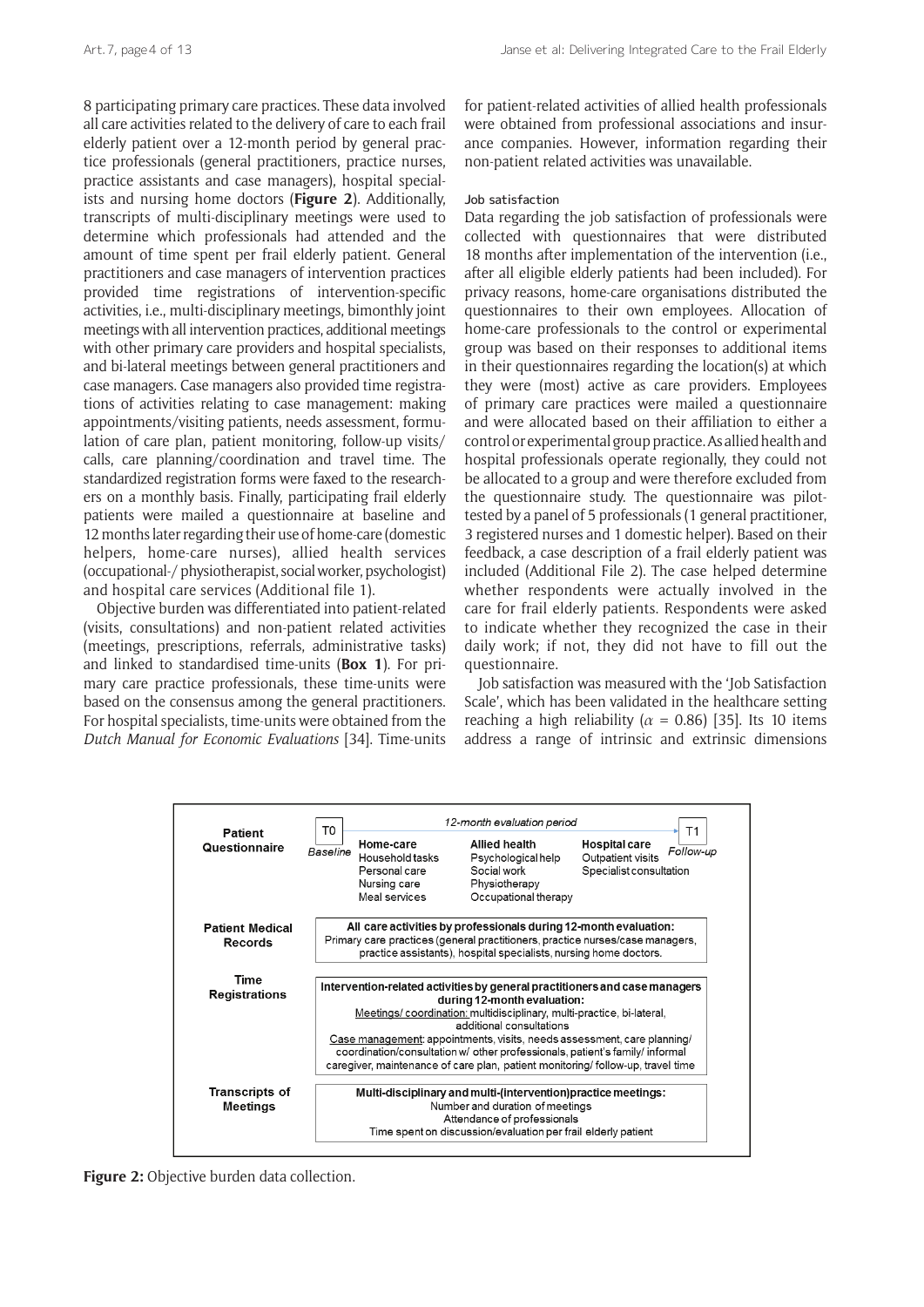| <b>Primary care practice</b> | Patient-related            |     | Non-patient related                    |     |
|------------------------------|----------------------------|-----|----------------------------------------|-----|
| professionals                | Consultation by phone      | 5   | Mail processing                        | 0.5 |
|                              | Consultation               | 10  | Repeated prescription                  | 3   |
|                              | Double consultation        | 25  | Consultation with general practitioner | 5   |
|                              | Visit                      | 10  | Consultation other practice            | 5   |
|                              | Double visit               | 25  | Consultation nursing home              | 5   |
|                              | Visit $(+30 \text{ min.})$ | 35  | Consultation specialist                | 5   |
|                              | Other activities           | 0.5 | Other consultations                    | 0.5 |
| <b>Hospital specialists</b>  | Patient-related            |     | Non-patient related                    |     |
| Academic hospital            | Outpatient consultation    | 15  | Administration                         | 5   |
| General hospital             | Outpatient consultation    | 10  | Administration                         | 3   |
| <b>Allied health</b>         | Patient-related            |     | Non-patient related*                   |     |
| professionals                | Duration of session        | 30  |                                        |     |
|                              | Duration of session        | 60  |                                        |     |

**Box 1:** Standardized time units in minutes per patient.

\*Not available. Other activities = injections, glucose measurement, urine checks; other consultations = patient's family, other professionals.

of job satisfaction and consist of a 7-point Likert scale from 1 (extremely dissatisfied) to 7 (extremely satisfied). Items regarding background variables included: age, gender, number of working hours per week, current professional role and number of years of experience in this role [35, 36]. The questionnaire was designed according to the 'post-then-pre' principle, in which baseline and follow-up measurements are performed simultaneously [37].

#### **Analysis**

In regard to objective burden, the time investments of all professionals were aggregated for each patient, and described using means, standard deviations and percentages. Within- and between-groups analyses were performed using paired or independent t-tests, McNemar's test, Wilcoxon signed ranked test, Chi Square tests and Mann Whitney U-tests. Linear regression analyses were used to examine the extent and direction of potential associations between time investments, frailty and the intervention. The internal consistency of the job satisfaction scale was checked using Cronbach's alpha, and missing values were imputed using the Expectation Maximization Method. All variables were described using means, standard deviations and percentages. The variable 'current professional role' was transformed into the dichotomous variable 'employed by primary care practice' to account for the central role of primary care practices in the development and implementation of the intervention. The new variable was included as a predictor in subsequent linear regression analyses. Regression analyses involved baseline scores (model 1), control variables (model 2) and the intervention (model 3). All models and effects were considered significant if  $p < 0.05$ .

## **Results**

#### **Professional questionnaire**

Six hundred and twenty-six questionnaires were sent, of which 196 were returned. A total of 16 respondents were excluded due to their uninvolvement in the care to frail elderly patients ( $n = 10$ ) or because they could not be allocated to the control or experimental group ( $n = 6$ ). This amounted to 180 respondents and a response rate of 29%. The majority of respondents were female and employed by a home-care organisation, most of which working as domestic helpers (**Table 1**). The average age of respondents was 44 years. They worked around 21 hours per week and had been in their current positions for approximately 9 years. Whereas the experimental and control group were equal in terms of gender, age, years in current position and hours per week, the percentage of practice nurses/case managers and general practitioners was significantly higher in the experimental group.

#### **Job satisfaction**

The internal consistency of the Job Satisfaction Scale was sufficient with values  $\alpha = 0.82$  (T0) and  $\alpha = 0.75$  (T1). Regression analyses showed that the intervention did not significantly affect job satisfaction (**Table 2**). Several control variables showed effects on separate dimensions of job satisfaction. Most notably, the number of work years negatively impacted the professionals' satisfaction with the responsibilities ( $p = 0.004$ ), physical conditions ( $p =$ 0.013), opportunities to use one's own skills ( $p = 0.013$ ), general work situation ( $p = 0.002$ ), freedom of methods ( $p = 0.007$ ) and number of work hours ( $p = 0.002$ ). Age reduced professional satisfaction with colleagues (*p* = 0.001) but increased satisfaction with physical conditions ( $p = 0.005$ ), the possibility to use personal skills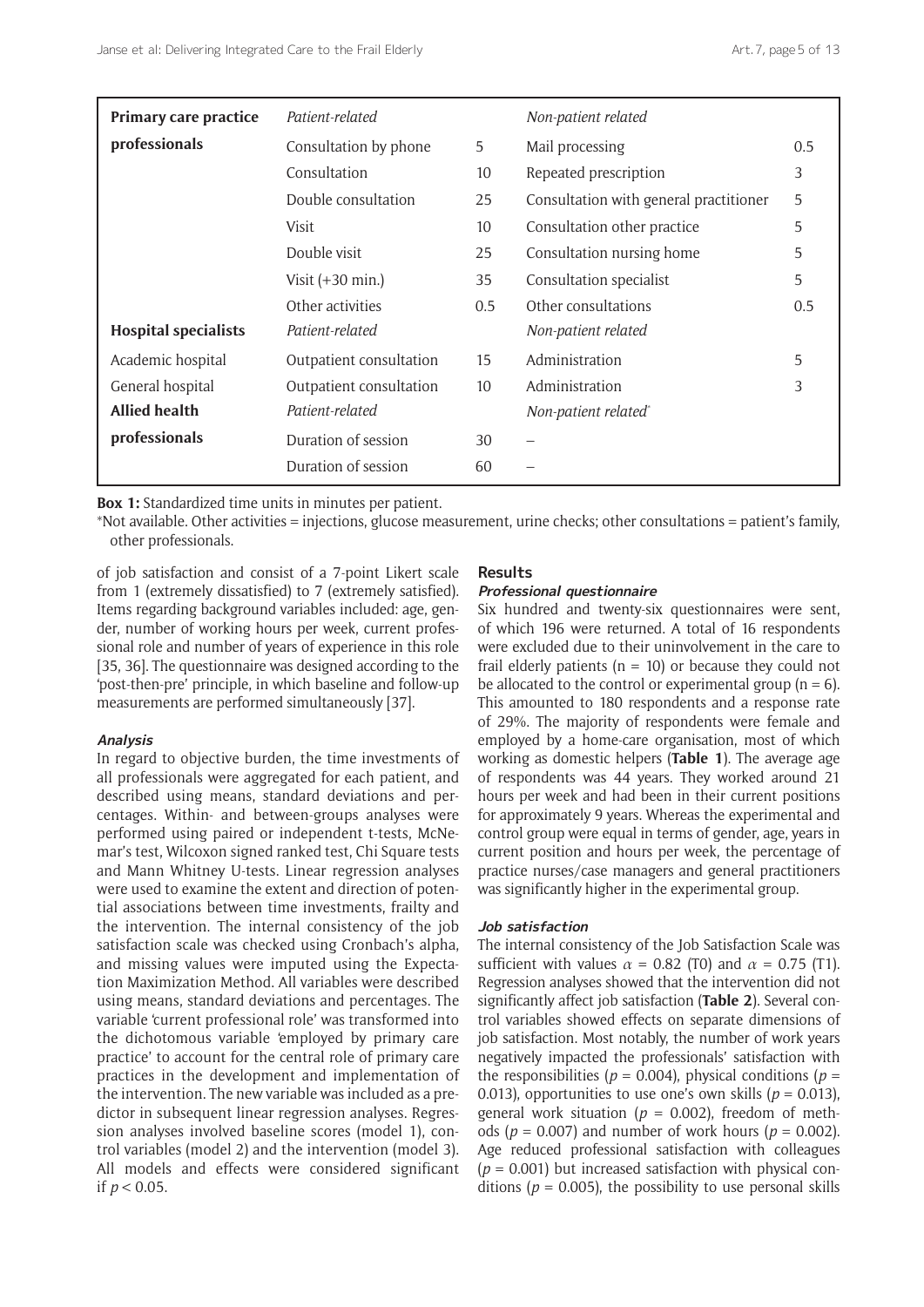| Response $(n/n)$  | Professionals ( $n = 180$ )             | Control group ( $n = 120$ ) | Experimental group ( $n = 60$ ) |
|-------------------|-----------------------------------------|-----------------------------|---------------------------------|
| Primary care      | General practitioner*                   | 3                           |                                 |
| (28/48)           | Practice nurse/case manager*            | 3                           | 5                               |
|                   | Practice assistant                      | 5                           | 5                               |
| Home-care         | Domestic helper                         | 85                          | 36                              |
| (152/578)         | Registered nurse                        | 24                          | 7                               |
| Control variables | Women $(\% )$                           | 97%                         | 90%                             |
|                   | Men $(\% )$                             | 3%                          | 10%                             |
|                   | Age $(M, SD)$                           | 44.6 (12.7)                 | 43.7(11.6)                      |
|                   | Years in current position $(M, SD)$     | 9.1(8.3)                    | 8.4(7.6)                        |
|                   | Hours per week ( <i>M</i> , <i>SD</i> ) | 20.8(9.6)                   | 22.3(11.5)                      |
|                   |                                         |                             |                                 |

**Table 1:** Questionnaire response and description of study population.

 $*$   $p$  < 0.05;  $M$  = mean;  $SD$  = standard deviation.

 $(p = 0.037)$  and the number of work hours  $(p = 0.016)$ . Professionals employed by practices were more satisfied with the responsibilities ( $p = 0.044$ ) and variation in their work (*p* = 0.020). Baseline scores were a predictor for all dimensions of job satisfaction (*p* < 0.001).

# **Objective burden**

There was no significant difference between the control and experimental group in the mean total time investment and patient-related time investment of all professionals combined (**Table 3**). The mean non-patient related time investment of all professionals was, however, significantly higher in the experimental group than in the control group (t(375) = −21.947, *p* = 0.000). The mean of total time investments (t(375) = −3.149, *p* = 0.002) and non-patient related time investments  $(t(375) =$ −9.464, *p* = 0.000) of professionals of primary care practices (excluding case managers) were significantly higher in the experimental group, whereas no differences in patient-related time investment were observed. Similarly, the mean total time investment  $(t(375) = -6.231$ , *p* = 0.000) and mean non-patient related time investment (t(350) = −18.477, *p* = 0.000) of general practitioners was significantly higher in the experimental group, but there was no significant difference in their patient-related time investment. Practice assistants in the control group had significantly higher mean total  $(t(226.450) = 4.371, p =$ 0.000), patient-related (t(229.267) = 3.492, *p* = 0.001) and non-patient related (t(227.954) = 4.184, *p* = 0.000) time investments than practice assistants in the experimental group. Conversely, practice nurses in the experimental group had significantly higher mean total  $(t/318.930) =$ −3.573, *p* = 0.000), patient-related (t(305.667) = −3.327, *p* = 0.001) and non-patient related (t(349.917) = −3.437,  $p = 0.001$ ) time investments than practice nurses in the control group. Finally, there were no significant differences between the experimental and control group in the time investments of hospital specialists, home-care professionals and allied health professionals.

Regression analyses were performed to examine the contribution of the intervention and patients' frailty to each type of time investment (**Table 4**). Frailty showed significant relationships with total, (*p* = 0.000), patientrelated ( $p = 0.000$ ) and non-patient related ( $p = 0.008$ ) time investments of all professionals combined, whereas the intervention only showed significance on non-patient related time investments ( $p = 0.008$ ). Frailty was significantly associated with total ( $p = 0.009$ ) and non-patient time investments ( $p = 0.018$ ) of primary care practice professionals, and the intervention with their total (*p* = 0.003) and non-patient related ( $p = 0.000$ ) time investments. For general practitioners, frailty was related to total (*p* = 0.000), patient-related (*p* = 0.001) and non-patient related time investment ( $p = 0.031$ ). The intervention showed significance on total  $(p = 0.000)$  and non-patient related time investment ( $p = 0.000$ ) of general practitioners. No relationships were found between frailty and the time investments of both practice assistants and nurses, whilst the intervention showed significance in all 3 categories of time investment for both types of professionals (*p* ≤ 0.001). These effects were negative for practice assistants and positive for practice nurses. Frailty was significantly associated with home-care professionals' total time investments ( $p = 0.000$ ).

Overall, frailty explained little variance, whereas contribution of the intervention was considerable in nonpatient related time investments of all professionals, general practitioners, and primary care practice professionals (from 1–2% of variance explained to 58%, 49% and 20%, respectively).

## **Discussion**

The aim of this study was to determine the impact of integrated working on professionals' objective burden and job satisfaction in the context of an intervention targeting frail elderly patients in the community. To our knowledge, this study is the first to use data from formal administrative systems to do so. The results demonstrate that professionals delivering care according to the Walcheren Integrated Care Model spent significantly more time on non-patient related activities than professionals delivering usual care, whereas no differences were found in time spent on patient-related activities. As well, professionals' job satisfaction was not affected by the intervention.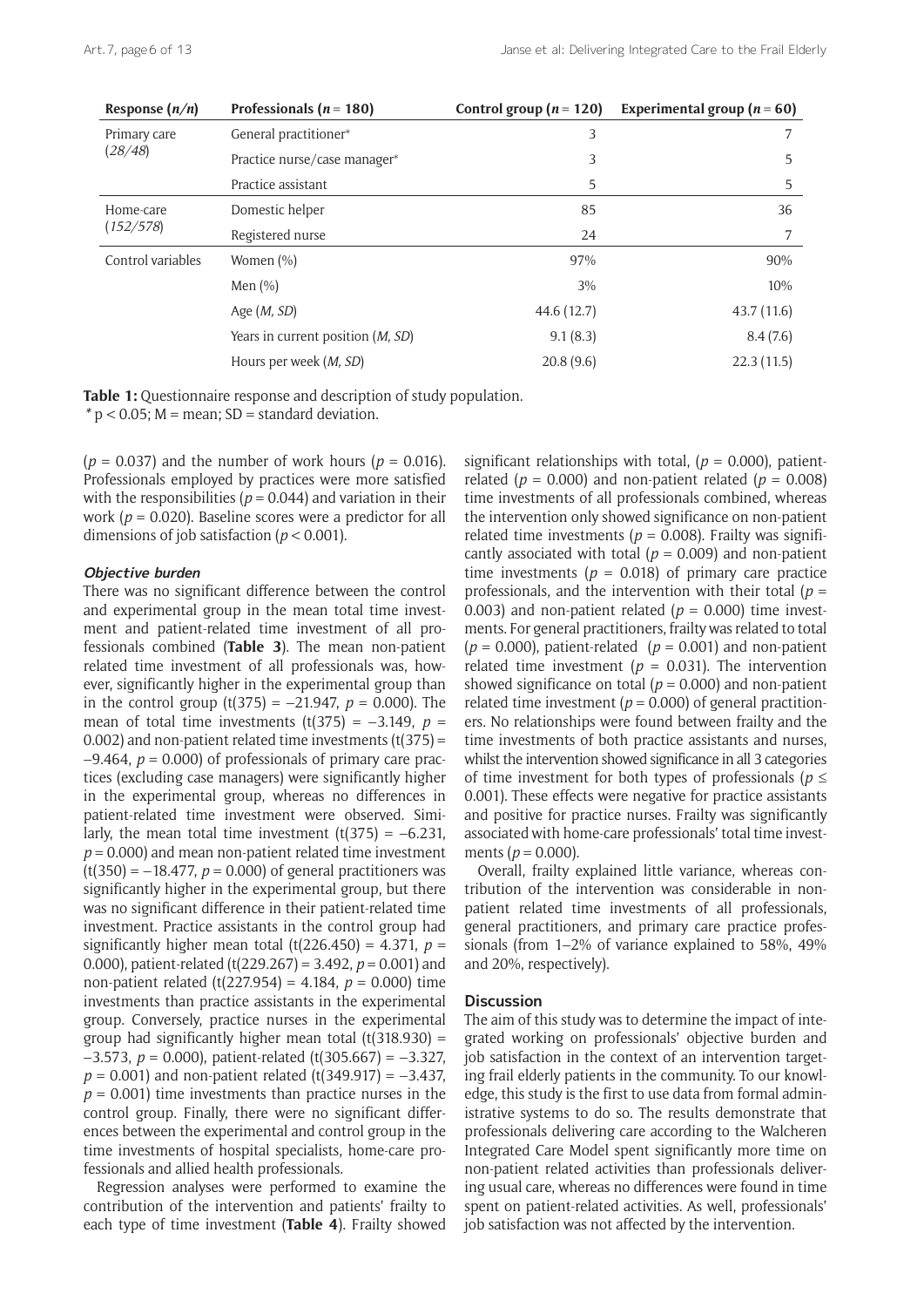|                                                                                                                                                                                                                                                                                                                                                  |                 |              | <b>Predictors Baseline</b> |                 |         | Gender |                 |                                                                                                                  | Age  |                 |         | No. hours     |                |         | No. years |           |         | Practice |                 |         | Intervention |                |
|--------------------------------------------------------------------------------------------------------------------------------------------------------------------------------------------------------------------------------------------------------------------------------------------------------------------------------------------------|-----------------|--------------|----------------------------|-----------------|---------|--------|-----------------|------------------------------------------------------------------------------------------------------------------|------|-----------------|---------|---------------|----------------|---------|-----------|-----------|---------|----------|-----------------|---------|--------------|----------------|
| $Dimensions(1-7)$                                                                                                                                                                                                                                                                                                                                | Adj. $R^2$      | $\mathbf{r}$ | SE                         | Β               | m       | SE     | ≏               | m                                                                                                                | SE   | 6               | B       | SE            | 6              | ≃       | SE        | 6         | ≃       | SE       | β               | B       | SE           | 6              |
| Responsibility                                                                                                                                                                                                                                                                                                                                   | $\overline{15}$ | 0.32         | 0.06                       | $\ddot{36}$     | 0.01    | 0.31   | $\overline{0}$  | 0.01                                                                                                             | 0.01 | 07              | 0.00    | 5<br>0.01     | 5              | $-0.03$ | 0.01      | $-24$     | 0.37    | 0.18     | $\overline{16}$ | $-0.07$ | 0.13         | $-0.4$         |
| Variation                                                                                                                                                                                                                                                                                                                                        | 27              | 0.53         | 0.07                       | $\overline{5}$  | 0.36    | 0.31   | $\overline{60}$ | 5.0                                                                                                              | 0.01 | 08              | 0.01    | 0.01          | $\overline{0}$ | $-0.01$ | 0.01      | $-0.9$    | 0.44    | 0.19     | E               | $-0.07$ | 0.13         | $-0.4$         |
| Colleagues                                                                                                                                                                                                                                                                                                                                       | $\overline{4}$  | 0.43         | 0.05                       | $\overline{52}$ | 0.09    | 0.30   | $\overline{0}$  | $-0.02$                                                                                                          | 0.01 | $-23$           | 0.01    | 5.<br>0.<br>0 | $\ddot{0}$     | $-0.01$ | 0.01      | $-0.9$    | 0.30    | 0.18     |                 | $-0.02$ | 0.13         | ⊺o<br>∣        |
| Physical conditions                                                                                                                                                                                                                                                                                                                              | 59              | 0.69         | 0.05                       | .73             | $-0.21$ | 0.28   | $-0.5$          | 0.02                                                                                                             | 0.01 | $\overline{16}$ | $-0.01$ | 0.01          | $-06$          | $-0.02$ | 0.01      | 두         | 0.25    | 0.17     | 8               | 0.21    | 0.12         | $\overline{0}$ |
| Skills                                                                                                                                                                                                                                                                                                                                           | -54             | 0.77         | 0.06                       | 73              | $-0.19$ | 0.31   | $-0.5$          | 0.01                                                                                                             | 0.01 | $\overline{13}$ | 0.00    | 0.01          | $\overline{O}$ | $-0.02$ | 0.01      | $-16$     | 0.29    | 0.19     | 8               | 0.10    | 0.13         | $\overline{0}$ |
| General situation                                                                                                                                                                                                                                                                                                                                | 23              | 0.45         | 0.07                       | $\dot{4}$       | $-0.01$ | 0.01   | $-.02$          | 0.01                                                                                                             | 0.01 | 08              | 0.00    | 0.01          | $\ddot{\circ}$ | $-0.03$ | 0.01      | $-25$     | 0.25    | 0.20     | $\Xi$           | 0.17    | 0.14         | O9             |
| Freedom                                                                                                                                                                                                                                                                                                                                          | 39              | 0.46         | 0.04                       | $\ddot{6}$      | $-0.04$ | 0.19   | $-.02$          | 0.01                                                                                                             | 0.00 | $\overline{14}$ | 0.00    | 0.01          | $\ddot{\circ}$ | $-0.02$ | 0.01      | $-20$     | $-0.02$ | 0.12     | $-0.0$          | 0.08    | 0.08         | 90.            |
| Appreciation                                                                                                                                                                                                                                                                                                                                     | Ğ.              | 0.76         | 0.05                       | 77              | 0.38    | 0.27   | .08             | 0.01                                                                                                             | 0.01 | $\overline{0}$  | 0.01    | 0.01          | <b>CO</b> .    | $-0.00$ | 0.01      | $-03$     | 0.14    | 0.16     | $-0.5$          | $-0.07$ | 0.12         | $-03$          |
| Remuneration                                                                                                                                                                                                                                                                                                                                     | 82              | 0.92         | 0.03                       | 92              | 0.08    | 0.24   | $\overline{O}$  | $-0.00$                                                                                                          | 0.01 | $-03$           | $-0.00$ | 0.01          | $-0.02$        | 0.00    | 0.01      | $\approx$ | $-0.06$ | 0.15     | $-02$           | $-0.04$ | 0.10         | ⊺o<br>∣        |
| Hours                                                                                                                                                                                                                                                                                                                                            | 75              | 0.84         | 0.04                       | 86              | 0.10    | 0.21   | 02              | 0.10                                                                                                             | 0.00 | $\Xi$           | $-0.00$ | 5.<br>0.<br>0 | $-02$          | $-0.02$ | 0.01      | $-14$     | 0.21    | 0.13     | 07              | $-0.05$ | 0.09         | $-02$          |
| Total satisfaction                                                                                                                                                                                                                                                                                                                               | 37              | 0.53         | 0.05                       | 5               | $-1.26$ | 1.80   | $-0.5$          | 0.02                                                                                                             | 0.03 | $\ddot{\theta}$ | $-0.01$ | 0.04          | $-.02$         | $-0.07$ | 0.05      | $-10$     | $-1.06$ | 1.07     | $-0$            | $-1.02$ | 0.76         | $-0.8$         |
| Adj.R <sup>2</sup> = Adjusted Explained Variance; B = Unstandardized Coefficient; SE = standard error; $\beta$ = Standardized Coefficient (Bold = p < 0.05). All reported regression and the Unstandardized Coefficient of the United Stan<br>Table 2: Linear regression analyses with job satisfaction scores (T1)<br>significant $(p < 0.001)$ |                 |              |                            |                 |         |        |                 | as dependent variable, and baseline scores (T0), control variables and the intervention as independent variables |      |                 |         |               |                |         |           |           |         |          |                 |         | models were  |                |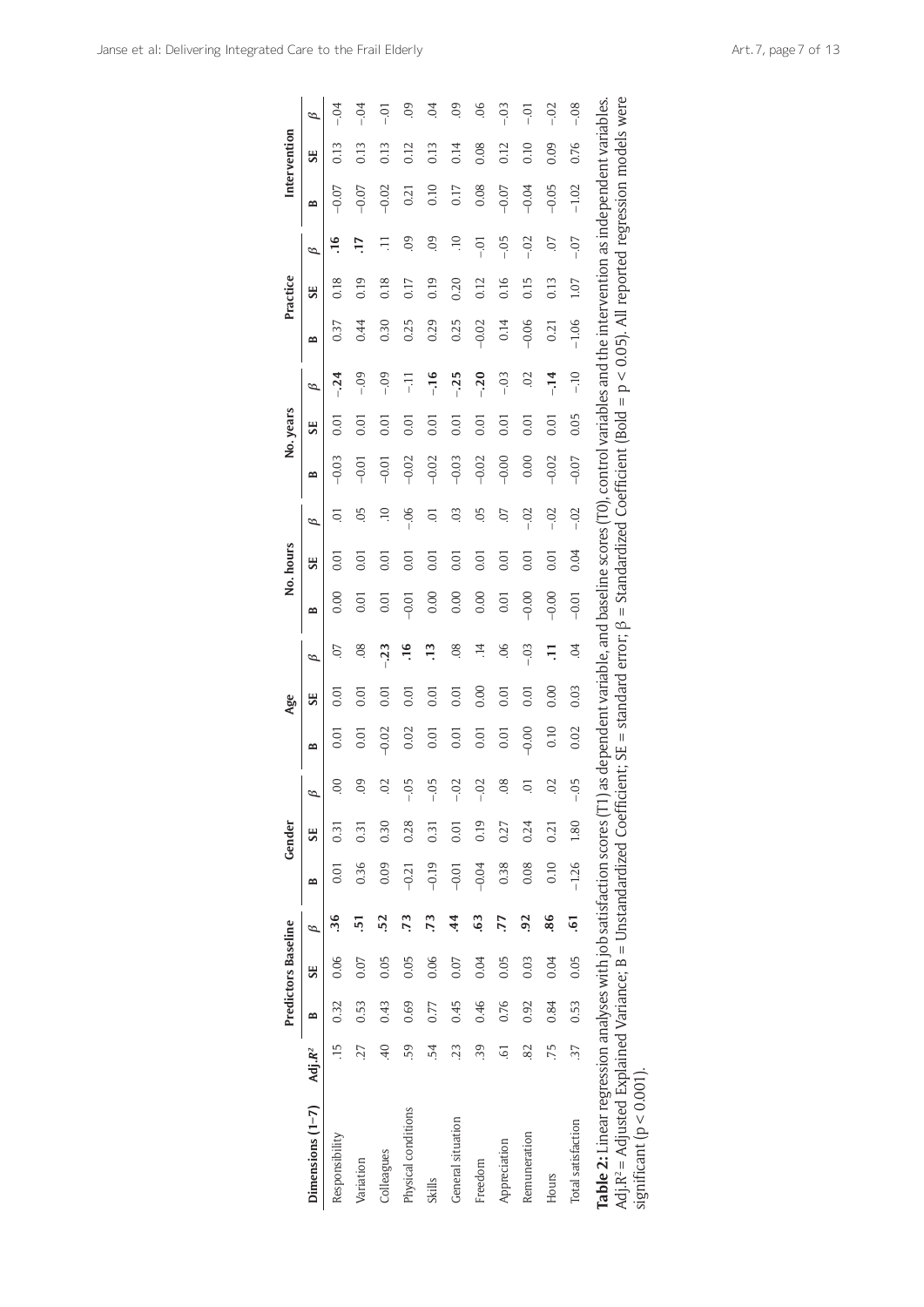|                             |       |           | Control group ( $n = 193$ patients) |       |                |                        |              | Experimental group ( $n = 184$ patients) |       |                 |                        |           |
|-----------------------------|-------|-----------|-------------------------------------|-------|----------------|------------------------|--------------|------------------------------------------|-------|-----------------|------------------------|-----------|
|                             | Total |           | Patient-related                     |       |                | Non-patient<br>related | <b>Total</b> |                                          |       | Patient-related | Non-patient<br>related |           |
| <b>Type of professional</b> | M     | <b>SD</b> | M                                   | SD    | M              | <b>SD</b>              | M            | <b>SD</b>                                | M     | <b>SD</b>       | M                      | <b>SD</b> |
| All professionals           | 11547 | 15733     | 11517                               | 15726 | 30             | 41                     | 12926        | 14439                                    | 12576 | 14433           | 350                    | 194       |
| Home-care                   | 10989 | 15490     |                                     |       |                |                        | 11833        | 14265                                    |       |                 |                        |           |
| Allied health               | 369   | 907       |                                     |       |                |                        | 352          | 1054                                     |       |                 |                        |           |
| Hospital specialist         | 23    | 24        | 18                                  | 19    | 5              | 6                      | 23           | 29                                       | 18    | 22              | 5                      | 7         |
| Primary care practice*      | 165   | 159       | 140                                 | 130   | 25             | 40                     | 212          | 129                                      | 146   | 103             | 66                     | 45        |
| Case manager                |       |           |                                     |       |                | -                      | 230          | 281                                      | 115   | 140             | 115                    | 151       |
| General practitioner        | 86    | 76        | 83                                  | 73    | 3              | 7                      | 136          | 81                                       | 86    | 66              | 51                     | 34        |
| Practice assistant          | 52    | 86        | 32                                  | 65    | 19             | 35                     | 24           | 25                                       | 15    | 20              | 9                      | 10        |
| Practice nurse              | 27    | 47        | 25                                  | 40    | $\overline{2}$ | 9                      | 49           | 69                                       | 43    | 63              | 6                      | 12        |

**Table 3:** Mean and Standard Deviation of professionals' time investments in minutes per frail elderly patient over the 12-month evaluation period for the control and experimental group.

\*Excluding case managers.  $M = Mean$ ; SD = standard deviation. Bold =  $p < 0.05$ .

These findings confirm a major concern among scholars and professionals regarding the impacts of integrated working. It is widely believed that patient-centred care requires additional coordination activities on top of regular practice routines [8–10, 16–18]. Leutz [10] noted that 'integration costs before it pays', and many in his wake have noted that the up-front investments of integrated care are unavoidable, whereas the future pay-off is uncertain [2, 9–11, 38]. The transition towards integrated working is also believed to be a long-term process from which no short-term efficiency gains can realistically be expected [26]. The present study confirms that this is indeed the case, at least in the first 12 months of integrated working. However, given enough time, integrated working may prove beneficial, as it increasingly becomes a practice routine [11–13, 38].

In the present study, professionals from practices that delivered integrated care spent more time on non-patient related activities than professionals from practices that delivered usual care. Whilst this finding may not be surprising considering the additional intervention- and case management-related activities, it does raise questions regarding the long-term sustainability of integrated care. General practitioners already face considerable workloads, to which the responsibility of integrating care for specific patient subgroup only adds [10]. As well, intervention-related activities may supplant existing workloads of general practitioners and their staff. Professionals may feel compelled to work overtime at increasing personal cost just to maintain progress in the intervention [27]. Consequently, integrated care may cause staff burnout and retention problems, affecting its sustainability in the long run [7, 11, 27, 29]. Several authors have therefore called for better support of practices developing integrated care to offset the detrimental impacts on staff, for instance by providing additional financial and human resources [13, 18, 22, 38–42].

Intervention practice assistants had lower time investments than their counterparts in the control group, whereas the opposite pattern was observed in practice nurses. These small but significant effects suggest a transfer of certain tasks from assistants to practice nurses due to integrated working, perhaps signifying a process of task-redistribution that may persist well beyond the 12-month evaluation period.

No significant difference in time spent by home-care professionals was observed between the experimental and control group, which likely reflects their lack of direct involvement in the intervention. Relatively little is known about the extent to which home-care professionals should be involved in integrated care for the frail elderly. Service users often report strong bonds with their home-care worker [43], which, in itself, may be ample justification for their involvement. However, home-care professionals are typically less qualified than primary care practice staff, which may hamper collaboration and the development of a common understanding of care for frail elderly patients [44].

Job satisfaction remained unchanged by the intervention. As the majority of respondents were home-care professionals, integrated working may have had little impact outside the practices at which it was implemented. Job satisfaction is largely insensitive to changes in the organisation of care delivery, particularly if the work itself remains much the same [36]. The lack of effect on job satisfaction can also be interpreted as a positive result when considered in conjunction with the observed increase in objective burden. Professionals are typically sceptical towards new ways of working due to the additional time investments implied [23]. Non-patient related time investments in particular have been linked to low job satisfaction [14]. However, the use of different populations and data collection methods in the present study allows no definitive conclusions regarding an association between objective burden and job satisfaction in the integrated care context.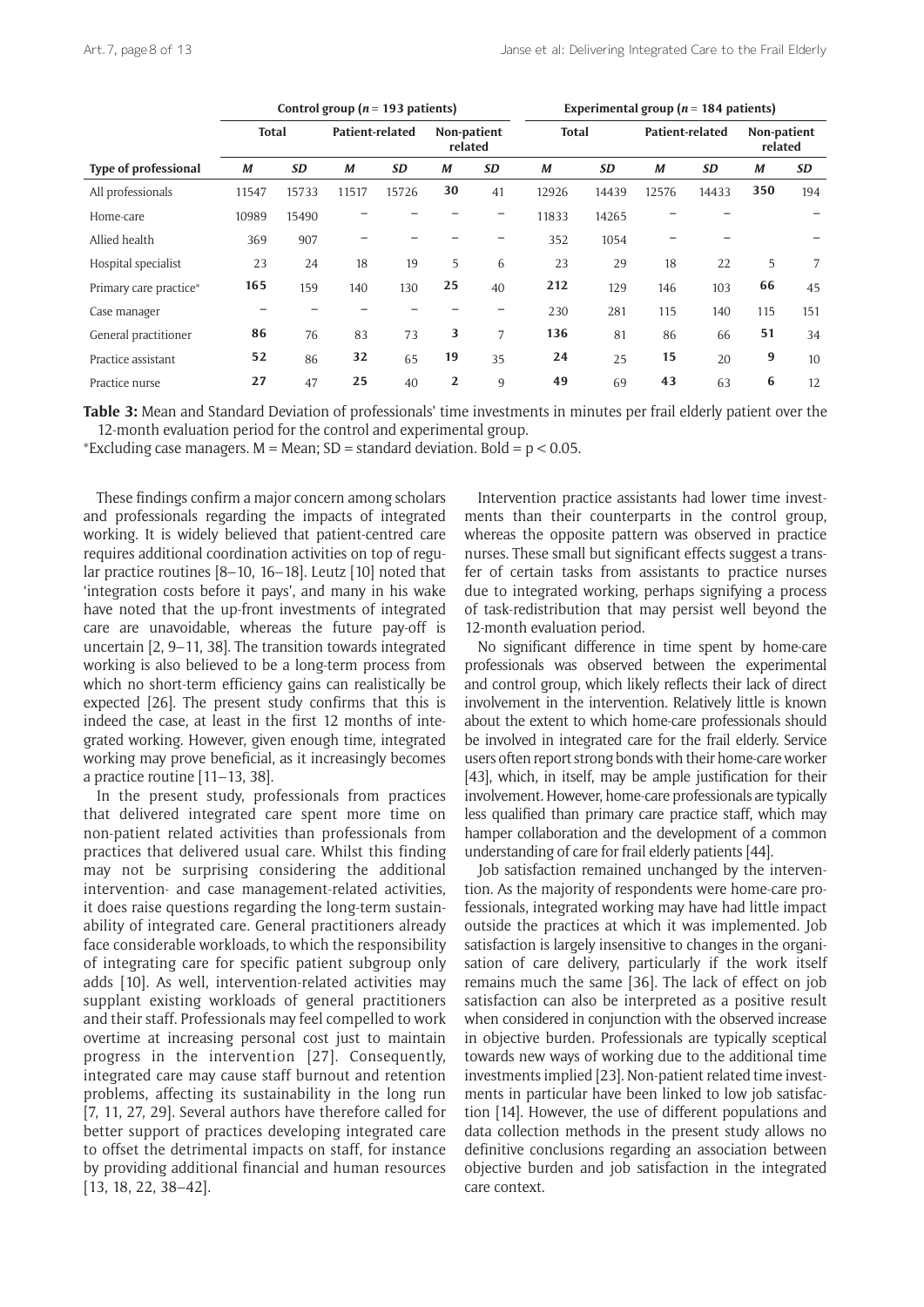|                                                                                                                                                                                                                                                                                                                                                                                                                                     |              |                     |                          |                          |                          |                          | Time-investments         |                          |                          |                          |                          |                          |                          |  |
|-------------------------------------------------------------------------------------------------------------------------------------------------------------------------------------------------------------------------------------------------------------------------------------------------------------------------------------------------------------------------------------------------------------------------------------|--------------|---------------------|--------------------------|--------------------------|--------------------------|--------------------------|--------------------------|--------------------------|--------------------------|--------------------------|--------------------------|--------------------------|--------------------------|--|
|                                                                                                                                                                                                                                                                                                                                                                                                                                     |              |                     | <b>Total</b>             |                          |                          |                          | Patient-related          |                          |                          |                          |                          | Non-patient related      |                          |  |
| Type of professionals                                                                                                                                                                                                                                                                                                                                                                                                               | Predictor    | Adj. R <sup>2</sup> | $\mathbf{r}$             | SE                       | B                        | Adj. R <sup>2</sup>      | $\approx$                | SE                       | B                        | Adj. R <sup>2</sup>      | $\approx$                | SE                       | 6                        |  |
| All professionals                                                                                                                                                                                                                                                                                                                                                                                                                   | Frailty      | 0.12                | 2802                     | 393                      | 346                      | 0.12                     | 2792                     | 393                      | 345                      | 0.02                     | $\supseteq$              | 4                        | 089                      |  |
|                                                                                                                                                                                                                                                                                                                                                                                                                                     | Intervention | 0.12                | 665                      | 1466                     | .022                     | 0.12                     | 348                      | 1467                     | 012                      | 0.58                     | 317                      | $\overline{4}$           | .751                     |  |
| Primary care practice                                                                                                                                                                                                                                                                                                                                                                                                               | Frailty      | 0.02                | $\supseteq$              | 4                        | 134                      | n.s.                     | ı                        | ı                        | ı                        | 0.02                     |                          |                          | 110                      |  |
|                                                                                                                                                                                                                                                                                                                                                                                                                                     | Intervention | 0.04                | $\overline{4}$           | 15                       | 151                      | n.s.                     |                          |                          |                          | 0.20                     | $\overline{41}$          |                          | .432                     |  |
| General practitioner                                                                                                                                                                                                                                                                                                                                                                                                                | Frailty      | 0.04                | $^{\circ}$               |                          | .176                     | 0.03                     | ڡ                        |                          | .169                     | 0.01                     | $\sim$                   |                          | 080                      |  |
|                                                                                                                                                                                                                                                                                                                                                                                                                                     | Intervention | 0.12                | 49                       | ∞                        | .294                     | 0.02                     |                          |                          | .011                     | 0.49                     | 47                       |                          | 699                      |  |
| Practice assistant                                                                                                                                                                                                                                                                                                                                                                                                                  | Frailty      | 0.00                | $\sim$                   |                          | .060                     | 0.00                     |                          |                          | 047                      | 0.00                     |                          |                          | .060                     |  |
|                                                                                                                                                                                                                                                                                                                                                                                                                                     | Intervention | 0.05                | $-29$                    |                          | $-0.220$                 | 0.03                     | $-18$                    |                          | $-177$                   | 0.04                     | F                        |                          | $-211$                   |  |
| Practice nurse                                                                                                                                                                                                                                                                                                                                                                                                                      | Frailty      | 0.00                | 0                        | $\sim$                   | 010                      | 0.00                     |                          |                          | $-0.001$                 | 0.00                     | c                        |                          | 059                      |  |
|                                                                                                                                                                                                                                                                                                                                                                                                                                     | Intervention | 0.03                | 22                       | 6                        | .182                     | 0.02                     | ∞                        | 5                        | $\overline{171}$         | 0.03                     |                          |                          | .172                     |  |
| Home-care                                                                                                                                                                                                                                                                                                                                                                                                                           | Frailty      | 0.11                | 2720                     | 389                      | 341                      | ı                        |                          |                          |                          | I                        |                          |                          |                          |  |
|                                                                                                                                                                                                                                                                                                                                                                                                                                     | Intervention | 0.11                | 152                      | 1449                     | .005                     | I                        |                          |                          |                          | I                        |                          |                          |                          |  |
| Hospital                                                                                                                                                                                                                                                                                                                                                                                                                            | Frailty      | n.s.                | $\overline{\phantom{a}}$ |                          |                          | n.s.                     |                          |                          |                          | n.s.                     |                          |                          |                          |  |
|                                                                                                                                                                                                                                                                                                                                                                                                                                     | Intervention | n.s.                | I                        | ı                        | ı                        | n.s.                     | I                        |                          |                          | n.s.                     |                          |                          | ı                        |  |
| Allied health                                                                                                                                                                                                                                                                                                                                                                                                                       | Frailty      | n.s.                | $\overline{\phantom{a}}$ | $\overline{\phantom{a}}$ | $\overline{\phantom{a}}$ | $\overline{\phantom{a}}$ | $\overline{\phantom{a}}$ | $\overline{\phantom{a}}$ | $\overline{\phantom{a}}$ | $\overline{\phantom{a}}$ | $\overline{\phantom{a}}$ | $\overline{\phantom{a}}$ | $\overline{\phantom{a}}$ |  |
|                                                                                                                                                                                                                                                                                                                                                                                                                                     | Intervention | n.s.                | $\overline{\phantom{a}}$ |                          |                          | $\overline{\phantom{a}}$ | I                        |                          | I                        | I                        | I                        |                          | $\overline{\phantom{a}}$ |  |
| Table 4: Linear regression analyses with total, patient-, and non-patient related time investments as dependent variables, and frailty and the intervention as independent variables.<br>Adj.R <sup>2</sup> = Adjusted Explained Variance; B = Unstandardized Coefficient; SE = standard error; β = Standardized Coefficient (Bold = p < 0.05); n.s.= regression model not significant.<br>Note: Values of B and SE are rounded up. |              |                     |                          |                          |                          |                          |                          |                          |                          |                          |                          |                          |                          |  |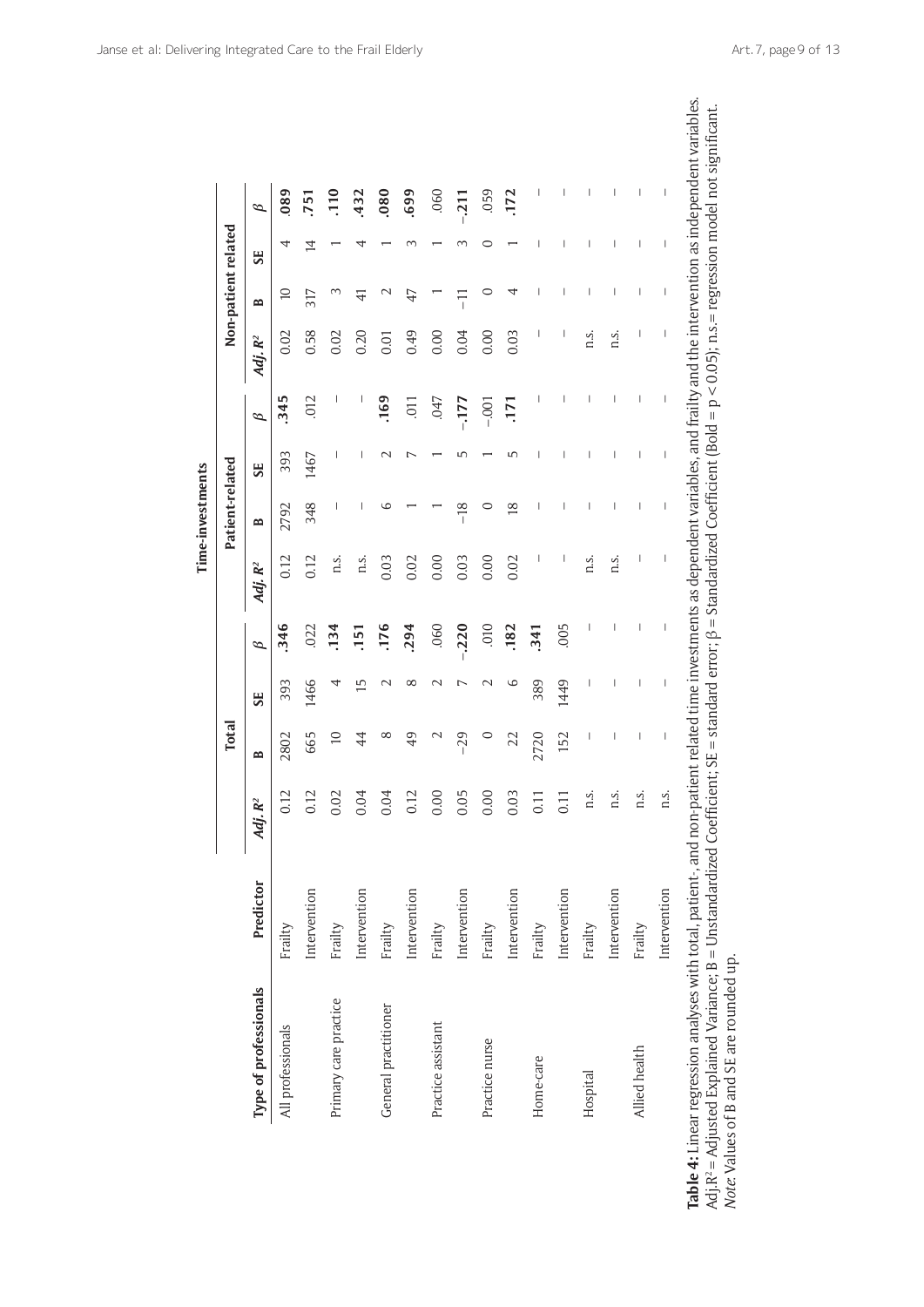#### **Strengths and limitations**

The main strengths of this study are the collection of objective data from formal systems in combination with information from other sources, and the use of a validated measure of job satisfaction. The main limitation was the relatively low response to the professional questionnaire. One explanation is that only a subset of potential respondents was actually involved in care for frail elderly patients. As well, recall over an 18-month period may not be entirely accurate. The 'pre-then-post' design can lead to socially desirable responses, although this seems to be outweighed by its advantages, i.e., a minimum time investment for respondents and reduced risk of response shift bias [37]. Self-reporting methods such as time registration forms are prone to inaccuracy, but are the only means of documenting intervention-related activities that are not documented elsewhere. Moreover, these forms provided only a fraction of objective burden data, the bulk of which was derived from patient medical records.

#### **Recommendations for research and practice**

Future research should focus on long-term impacts of integrated working on the objective burden and job satisfaction of professionals. Of particular interest is whether the initial time demands diminish over time and if the benefits for professionals, most notably job satisfaction, become apparent. Interactions between job satisfaction and objective burden could be examined by collecting data on both outcomes from a single population of professionals. Ideally, these data are collected over multiple years to determine how integrated working affects the process of task distribution over time. A longitudinal approach allows in-depth analyses of the contribution of separate integrated care components to objective burden. Furthermore, future research should address the role and involvement of home-care professionals in integrated care models for frail elderly patients.

This study begs the question whether the general practitioner should invariably be the 'chief integrator' and single-entry point. As the gatekeepers to the health system, general practitioners seem optimally positioned to lead integration efforts in the Netherlands. The central role of general practitioner is, however, not universal, and other professionals may be better equipped to drive integrated care efforts in other countries. Still, regardless of the setting, integrated care for the frail elderly is a complex undertaking that involves patients with complex care demands. It is therefore recommendable that the final responsibility of these initiatives rests with a medical doctor. Finally, integrated care is unlikely to produce short-term efficiency gains whilst almost certainly placing additional burden on professionals. Integrated care planning and practice should therefore be based on realistic expectations regarding its costs and should explicitly address staff well being and support.

## **Supplementary Files**

The supplementary files for this article can be found as follows:

- • **Supplementary File 1: Additional File 1.** [http://](http://dx.doi.org/10.5334/ijic.2014.s1) [dx.doi.org/10.5334/ijic.2014.s1](http://dx.doi.org/10.5334/ijic.2014.s1)
- • **Supplementary File 2: Additional File 2.** [http://](http://dx.doi.org/10.5334/ijic.2014.s2) [dx.doi.org/10.5334/ijic.2014.s2](http://dx.doi.org/10.5334/ijic.2014.s2)

#### **Reviewers**

**Jenny Billings**, Professor of Applied Health Research, University of Kent, UK.

**Kai Leichsenring**, Executive Director of the European Centre for Social Welfare Policy and Research, Vienna, Austria.

Two anonymous reviewers.

## **Competing Interests**

This study was funded by the Netherlands Organization for Health Research and Development (grant number 313030201) as part of the Dutch National Care for the Elderly Program. The authors declare no conflict of interests.

## **References**

- 1. **Singer, SJ, Burgers, J, Friedberg, M, Rosenthal, MB, Leape, L** and **Schneider, E.** Defining and measuring integrated patient care: promoting the next frontier in health care delivery. *Medical Care Research and Review*. 2011; 68(1): 112–127. DOI: [http://dx.doi.](http://dx.doi.org/10.1177/1077558710371485) [org/10.1177/1077558710371485](http://dx.doi.org/10.1177/1077558710371485)
- 2. **Nuño, R, Coleman, K, Bengoa, R** and **Sauto, R.** Integrated care for chronic conditions: the contribution of the ICCC Framework. *Health Policy*. 2012; 105(1): 55–64. DOI: [http://dx.doi.org/10.1016/j.](http://dx.doi.org/10.1016/j.healthpol.2011.10.006) [healthpol.2011.10.006](http://dx.doi.org/10.1016/j.healthpol.2011.10.006)
- 3. **Kodner, DL** and **Kyriacou, KC.** Fully integrated care for frail elderly: two American models. *International Journal of Integrated Care*. 2000; 1(1). Available from: [http://ijic.ubiquitypress.com/articles/10.5334/](http://ijic.ubiquitypress.com/articles/10.5334/ijic.11/) [ijic.11/.](http://ijic.ubiquitypress.com/articles/10.5334/ijic.11/) DOI: <http://dx.doi.org/10.5334/ijic.11>
- 4. **Espinoza, S** and **Walston, JD.** Frailty in older adults: insights and interventions. Cleveland Clinic Journal of Medicine 2005; 72(12): 1105–1112. DOI: <http://dx.doi.org/10.3949/ccjm.72.12.1105>
- 5. **Kodner, DL** and **Spreeuwenberg, C.** Integrated care: meaning, logic, applications and implications – a discussion paper. *International Journal of Integrated Care*. 2002; 2(3). DOI: [http://dx.doi.org/10.5334/](http://dx.doi.org/10.5334/ijic.67) [ijic.67](http://dx.doi.org/10.5334/ijic.67)
- 6. **Shaw, S, Rosen, R** and **Rumbold, B.** What is integrated care? An overview of integrated care in the NHS. London: The Nuffield Trust; 2011. Available from: [http://www.nuffieldtrust.org.uk/sites/files/](http://www.nuffieldtrust.org.uk/sites/files/nuffield/publication/what_is_integrated_care_research_report_june11_0.pdf) nuffield/publication/what\_is\_integrated\_care [research\\_report\\_june11\\_0.pdf](http://www.nuffieldtrust.org.uk/sites/files/nuffield/publication/what_is_integrated_care_research_report_june11_0.pdf).
- 7. **Hubbard, G** and **Themessl-Huber, M.** Professional perceptions of joint working in primary care and social care services for older people in Scotland. *Journal of Interprofessional Care*. 2005; 19(4): 371–385. DOI: [http://dx.doi.org/10.1080/135618205](http://dx.doi.org/10.1080/13561820500165167) [00165167](http://dx.doi.org/10.1080/13561820500165167)
- 8. **Mur-Veeman, I, Hardy, B, Steenbergen, M** and **Wistow, G.** Development of integrated care in England and the Netherlands: managing across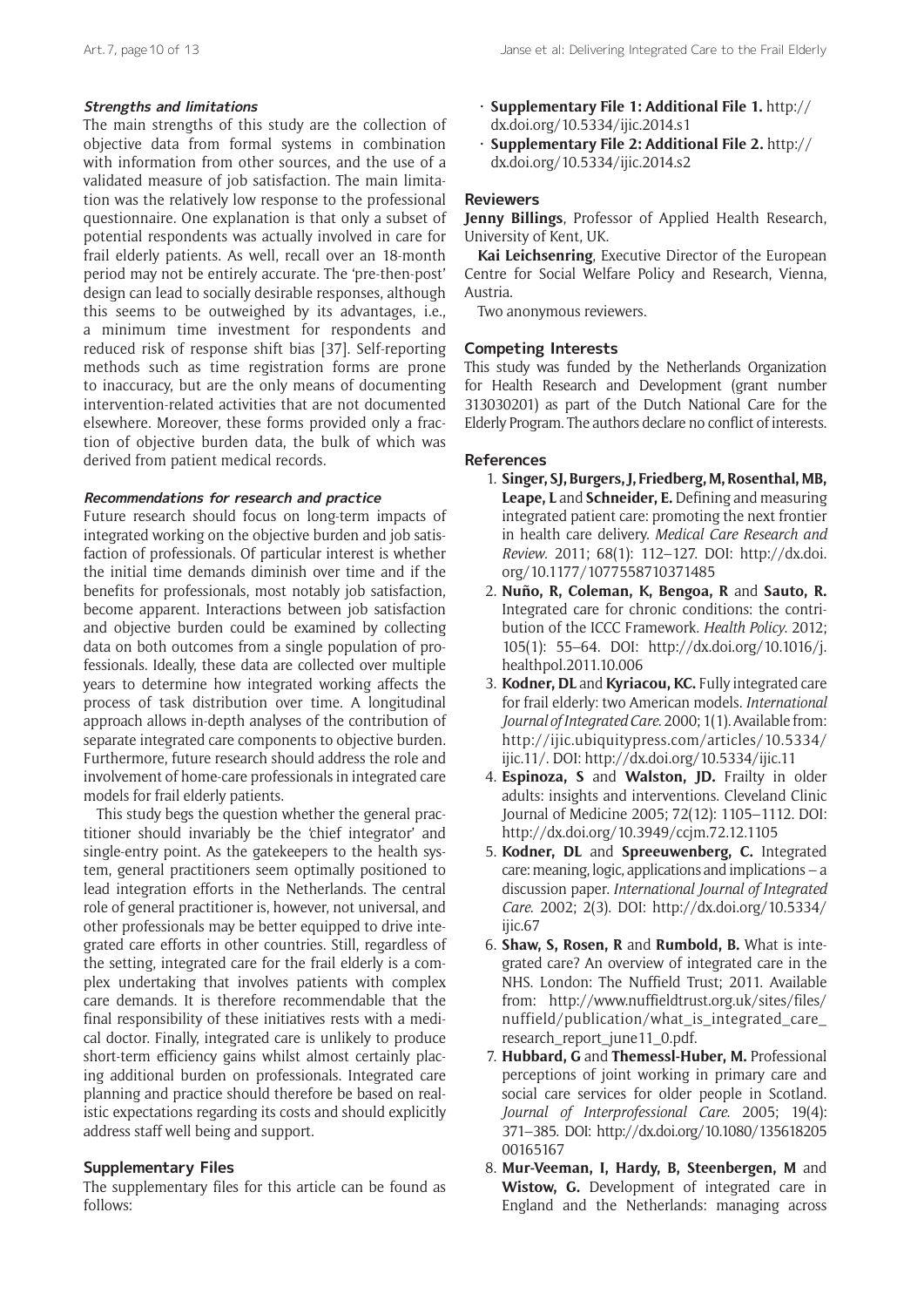public–private boundaries. *Health policy*. 2003; 65(3): 227–241. DOI: [http://dx.doi.org/10.1016/](http://dx.doi.org/10.1016/S0168-8510(02)00215-4) [S0168-8510\(02\)00215-4](http://dx.doi.org/10.1016/S0168-8510(02)00215-4)

- 9. **Glendinning, C.** Breaking down barriers: integrating health and care services for older people in England. *Health Policy*. 2002; 65(2): 139–151. DOI: [http://](http://dx.doi.org/10.1016/S0168-8510(02)00205-1) [dx.doi.org/10.1016/S0168-8510\(02\)00205-1](http://dx.doi.org/10.1016/S0168-8510(02)00205-1)
- 10. **Leutz, WN.** Five laws for integrating medical and social services: lessons from the United States and the United Kingdom. *Milbank Quarterly*. 1999; 77(1): 77–110. DOI:<http://dx.doi.org/10.1111/1468-0009.00125>
- 11. **Harris, M, Greaves, F, Patterson, S, Jones, J, Pappas, Y, Majeed, A** and **Car, J.** The North West London Integrated Care Pilot: innovative strategies to improve care coordination for older adults and people with diabetes. *The Journal of Ambulatory Care Management*. 2012; 35(3): 216–225. DOI: [http://dx.doi.org/10.1097/JAC.0b013e3182](http://dx.doi.org/10.1097/JAC.0b013e31824d15c7) [4d15c7](http://dx.doi.org/10.1097/JAC.0b013e31824d15c7)
- 12. **Frossard, M, Genin, N, Guisset, MJ** and **Villez, A.** Providing integrated health and social care for older persons in France – an old idea with a great future. In Leichsenring, K and Alaszewski, AM. (Eds.), Providing integrated health and social care for older persons. Aldershot: Ashgate. 2004; pp. 229–68.
- 13. **Pappas, Y, Ignatowicz, A, Nielsen, JJ, Belsi, A, Mastellos, N, Costin-Davis, N,** et al. Understanding patient and provider experience and communication. North West London Integrated Care Pilot Evaluation: report on work programme 4. London; Nuffield Trust: 2013. Available from: [http://www.](http://www.nuffieldtrust.org.uk/sites/files/nuffield/document/undestanding_patient_and_provider_experience_and_communication.pdf) [nuffieldtrust.org.uk/sites/files/nuffield/docu](http://www.nuffieldtrust.org.uk/sites/files/nuffield/document/undestanding_patient_and_provider_experience_and_communication.pdf)[ment/undestanding\\_patient\\_and\\_provider\\_experi](http://www.nuffieldtrust.org.uk/sites/files/nuffield/document/undestanding_patient_and_provider_experience_and_communication.pdf)[ence\\_and\\_communication.pdf](http://www.nuffieldtrust.org.uk/sites/files/nuffield/document/undestanding_patient_and_provider_experience_and_communication.pdf) (cited 2014 Oct 24).
- 14. **Carpenter, J, Ring, C, Sangster, A and Cambridge, P** and **Hadzidimitriadou, E.** From Asylum to the community: a longitudinal study of staff involved in the transition from Tone Vale Hospital to community based services. *Journal of Mental Health*. 2000; 9: 210–230.
- 15. **Atwal, A** and **Caldwell, K.** Do multidisciplinary integrated care pathways improve interprofessional collaboration? *Scandinavian Journal of Caring Sciences*. 2002; 16(4): 360–367. DOI: [http://dx.doi.](http://dx.doi.org/10.1046/j.1471-6712.2002.00101.x) [org/10.1046/j.1471-6712.2002.00101.x](http://dx.doi.org/10.1046/j.1471-6712.2002.00101.x)
- 16. **Liedtka, JM.** Whitten E. Enhancing care delivery through cross-disciplinary collaboration: a case study. *Journal of Health Care Management*. 1998; 43: 185–203.
- 17. **Axelsson, R** and **Axelsson, SB.** Integration and collaboration in public health — a conceptual framework. *The International Journal of Health Planning and Management*. 2006; 21(1): 75–88. DOI: [http://](http://dx.doi.org/10.1002/hpm.826) [dx.doi.org/10.1002/hpm.826](http://dx.doi.org/10.1002/hpm.826)
- 18. **Hall, P.** Interprofessional teamwork: professional cultures as barriers. *Journal of Interprofessional Care*. 2005; 19(S1): 188–196. DOI: [http://dx.doi.](http://dx.doi.org/10.1080/13561820500081745) [org/10.1080/13561820500081745](http://dx.doi.org/10.1080/13561820500081745)
- 19. **Campbell, EM, Sittig, DF, Ash, JS, Guappone, KP** and **Dykstra, RH.** Types of unintended

consequences related to computerized provider order entry. *Journal of the American Medical Informatics Association*. 2006; 13(5): 547–556. DOI: <http://dx.doi.org/10.1197/jamia.M2042>

- 20. **Goodwin, N, Dixon, A, Anderson, G** and **Wodchis, W.** Providing integrated care for older people with complex needs: lessons from seven international case studies. London; The King's Fund: 2014 [cited 2015 November 13]. Available from: [http://](http://hsprn.ca/uploads/files/Providing-Integrated-Care-for-Older-People_KingsFund_Jan_2014.pdf) [hsprn.ca/uploads/files/Providing-Integrated-Care](http://hsprn.ca/uploads/files/Providing-Integrated-Care-for-Older-People_KingsFund_Jan_2014.pdf)[for-Older-People\\_KingsFund\\_Jan\\_2014.pdf](http://hsprn.ca/uploads/files/Providing-Integrated-Care-for-Older-People_KingsFund_Jan_2014.pdf).
- 21. **Øvretveit, J.** Does clinical coordination improve quality and save money? London: The Health Foundation; 2011. Available from: [www.health.](http://www.health.org.uk/publications/does-improvingquality-save-money/) [org.uk/publications/does-improvingquality-save](http://www.health.org.uk/publications/does-improvingquality-save-money/)[money/](http://www.health.org.uk/publications/does-improvingquality-save-money/) (cited 2015 November 13).
- 22. **Cameron, A, Lart, R, Bostock, L** and **Coomber, C.** Factors that promote and hinder joint and integrated working between health and social care services: a review of research literature. *Health & Social Care in the Community*. 2014; 22: 225–233. DOI: <http://dx.doi.org/10.1111/hsc.12057>
- 23. **Ignatowicz, A, Greenfield, G, Pappas, Y, Car, J, Majeed, A** and **Harris, M.** Achieving provider engagement providers' perceptions of implementing and delivering integrated care. *Qualitative health research*. 2014; 24(12): 1711–1720. DOI: [http://](http://dx.doi.org/10.1177/1049732314549024) [dx.doi.org/10.1177/1049732314549024](http://dx.doi.org/10.1177/1049732314549024)
- 24. **Maslin-Prothero, SE** and **Bennion, AE.** Integrated team working: a literature review. *International Journal of Integrated Care*. 2010; 10(2): e043. Available from: http://www.ijic.org (cited 2016 January 18). URN:NBN:NL:UI:10-1-100858.
- 25. **De Stampa, M, Vedel, I, Trouvé, H, Ankri, J, Jean, OS** and **Somme, D.** Multidisciplinary teams of case managers in the implementation of an innovative integrated services delivery for the elderly in France. *BMC Health Services Research*. 2014; 14(1): 159. DOI: [http://dx.doi.org/10.1186/1472-6963-](http://dx.doi.org/10.1186/1472-6963-14-159) [14-159](http://dx.doi.org/10.1186/1472-6963-14-159) (cited 2016 January 22).
- 26. **Kassianos, AP, Ignatowicz, A, Greenfield, G, Majeed, A, Car, J** and **Pappas, Y.** Partners rather than just providers: a qualitative study on health care professionals' views on implementation of multidisciplinary group meetings in the North West London Integrated Care Pilot. *International journal of integrated care*. 2015; 15: e032. Available from: [http://ijic.ubiquitypress.com/articles/10.5334/](http://ijic.ubiquitypress.com/articles/10.5334/ijic.2019/) [ijic.2019/](http://ijic.ubiquitypress.com/articles/10.5334/ijic.2019/) (cited 2016 February 12).
- 27. **Ling, T, Brereton, L, Conklin, A, Newbould, J** and **Roland, M.** Barriers and facilitators to integrating care: experiences from the English Integrated Care Pilots. *International journal of integrated care*. 2012; 12(5). Available from: [http://www.ijic.](http://www.ijic.org) [org.](http://www.ijic.org) URN:NBN:NL:UI:10- 1-113730 (cited 2016 February 20).
- 28. **Karlin, BE** and **Karel, MJ.** National integration of mental health providers in VA home-based primary care: An innovative model for mental health care delivery with older adults. *The Gerontologist*. 2014;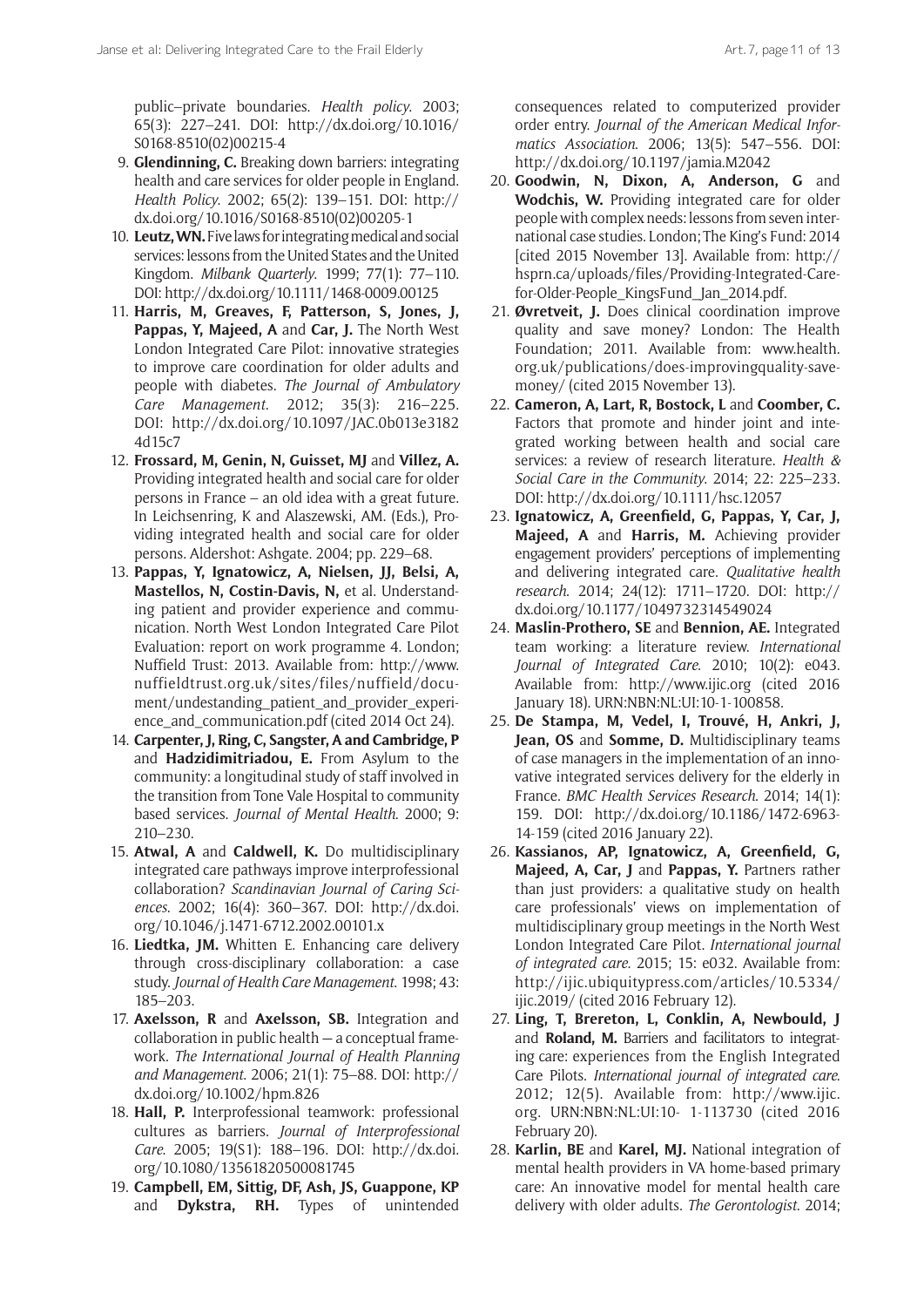54(5): 868–879. DOI: [http://dx.doi.org/10.1093/](http://dx.doi.org/10.1093/geront/gnt142) [geront/gnt142](http://dx.doi.org/10.1093/geront/gnt142)

- 29. **Wallace, NT, Cohen, DJ, Gunn, R, Beck, A, Melek, S, Bechtold, D,** et al. Start-up and ongoing practice expenses of behavioural health and primary care integration interventions in the Advancing Care Together (ACT) program. *The Journal of the American Board of Family Medicine*. 2015; 28(S1): S86–S97. DOI: [http://dx.doi.org/10.3122/jabfm.2015.S1.](http://dx.doi.org/10.3122/jabfm.2015.S1.150052) [150052](http://dx.doi.org/10.3122/jabfm.2015.S1.150052)
- 30. **Peters, LL, Boter, H, Buskens, E** and **Slaets, JP.** Measurement properties of the Groningen Frailty Indicator in home-dwelling and institutionalized elderly people. *Journal of the American Medical Directors Association*. 2012; 13(6): 546–551. DOI: <http://dx.doi.org/10.1016/j.jamda.2012.04.007>
- 31. **Boot, JMD.** Organisatie van de gezondheidszorg (The Organization of the Healthcare system). Assen; Uitgeverij van Gorcum: 2011 [In Dutch].
- 32. **Melis, RJF, van Eijken, MIJ, Teerenstra, S, Van Achterberg, T, Parker, SG** and **Borm, GF.** A randomised study of a multidisciplinary programme to intervene on geriatric syndromes in vulnerable older people who live at home (Dutch EASYcare Study). *Journal of Gerontology*. *Medical Sciences*. 2008; 63a(3): 283–290. DOI: [http://dx.doi.](http://dx.doi.org/10.1093/gerona/63.3.283) [org/10.1093/gerona/63.3.283](http://dx.doi.org/10.1093/gerona/63.3.283)
- 33. **Looman, WM, Fabbricotti, IN** and **Huijsman, R.** The short-term effects of an integrated care model for the frail elderly on health, quality of life, health care use and satisfaction with care. *International journal of integrated care*. 2014; 14. Available from: URN:NBN:NL:UI:10-1-114801 (cited 2015 January 12).
- 34. **Tan, SS, Bouwmans, CAM** and **van Hakkaartvan Roijen, L.** Handleiding voor kostenonderzoek methoden en referentieprijzen voor economische evaluaties in de gezondheidszorg (Manual for cost research methods and reference prices for economic evaluations in healthcare). *Tijdschrift voor Gezondheidswetenschappen*. 2012; 90: 367–372 [In Dutch]. Available from: [http://www.zorginstitu](http://www.zorginstituutnederland.nl/binaries/content/documents/zinl-www/documenten/publicaties/overige-publicaties/1007-handleiding-voor-kostenonderzoek/1007-handleiding-voor-kostenonderzoek/Handleiding+voor+kostenonderzoek.pdf) [utnederland.nl/binaries/content/documents/](http://www.zorginstituutnederland.nl/binaries/content/documents/zinl-www/documenten/publicaties/overige-publicaties/1007-handleiding-voor-kostenonderzoek/1007-handleiding-voor-kostenonderzoek/Handleiding+voor+kostenonderzoek.pdf) [zinl-www/documenten/publicaties/overige](http://www.zorginstituutnederland.nl/binaries/content/documents/zinl-www/documenten/publicaties/overige-publicaties/1007-handleiding-voor-kostenonderzoek/1007-handleiding-voor-kostenonderzoek/Handleiding+voor+kostenonderzoek.pdf)[publicaties/1007-handleiding-voor-kostenonder](http://www.zorginstituutnederland.nl/binaries/content/documents/zinl-www/documenten/publicaties/overige-publicaties/1007-handleiding-voor-kostenonderzoek/1007-handleiding-voor-kostenonderzoek/Handleiding+voor+kostenonderzoek.pdf) [zoek/1007-handleiding-voor-kostenonderzoek/](http://www.zorginstituutnederland.nl/binaries/content/documents/zinl-www/documenten/publicaties/overige-publicaties/1007-handleiding-voor-kostenonderzoek/1007-handleiding-voor-kostenonderzoek/Handleiding+voor+kostenonderzoek.pdf) [Handleiding+voor+kostenonderzoek.pdf](http://www.zorginstituutnederland.nl/binaries/content/documents/zinl-www/documenten/publicaties/overige-publicaties/1007-handleiding-voor-kostenonderzoek/1007-handleiding-voor-kostenonderzoek/Handleiding+voor+kostenonderzoek.pdf) (cited 2013 March 23).
- 35. **Hills, D, Joyce, C** and **Humphreys, J.** Validation of a job satisfaction Scale in the Australian clinical medical workforce. *Evaluation & the Health*

*Professional*. 2011; 35(1): 47–76. DOI: [http://dx.doi.](http://dx.doi.org/10.1177/0163278710397339) [org/10.1177/0163278710397339](http://dx.doi.org/10.1177/0163278710397339)

- 36. **Aasland, OG, Rosta, J** and **Nylenna, M.** Healthcare reforms and job satisfaction among doctors in Norway. *Scandinavian Journal of Public Health*. 2010; 38: 253–258. DOI: [http://dx.doi.](http://dx.doi.org/10.1177/1403494810364559) [org/10.1177/1403494810364559](http://dx.doi.org/10.1177/1403494810364559)
- 37. **Colosi, L** and **Dunifon, R.** What's the difference? Post then pre & pre then post. New York: Cornell University Cooperative Extension; 2006. Available from: [http://www.human.cornell.edu/pam/outreach/](http://www.human.cornell.edu/pam/outreach/parenting/research/upload/What-s-20the-20Difference-20Post-20then-20Pre-20and-20Pre-20then-20Post.pdf) [parenting/research/upload/What-s-20the-20](http://www.human.cornell.edu/pam/outreach/parenting/research/upload/What-s-20the-20Difference-20Post-20then-20Pre-20and-20Pre-20then-20Post.pdf) [Difference-20Post-20then-20Pre-20and-20](http://www.human.cornell.edu/pam/outreach/parenting/research/upload/What-s-20the-20Difference-20Post-20then-20Pre-20and-20Pre-20then-20Post.pdf) [Pre-20then-20Post.pdf](http://www.human.cornell.edu/pam/outreach/parenting/research/upload/What-s-20the-20Difference-20Post-20then-20Pre-20and-20Pre-20then-20Post.pdf) (cited 2013 February 4).
- 38. **Curry, N, Harris, M, Gunn, LH, Pappas, Y, Blunt, I, Soljak, M** and **Bardsley, M.** Integrated care pilot in north-west London: a mixed methods evaluation. *International journal of integrated care*. 2013; 13. Available from: [URN:NBN:NL:UI:10-1-114735](http://persistent-identifier.nl/?identifier=URN:NBN:NL:UI:10-1-114735) (cited 2014 October 14).
- 39. **Suter, E, Hyman, M** and **Oelke, N.** Measuring key integration outcomes: a case study of a large urban health centre. *Health Care Management Review*. 2007; 32(3): 226–235. DOI: [http://dx.doi.](http://dx.doi.org/10.1097/01.HMR.0000281624.43611.dd) [org/10.1097/01.HMR.0000281624.43611.dd](http://dx.doi.org/10.1097/01.HMR.0000281624.43611.dd)
- 40. **Hurst, K, Ford, J** and **Gleeson, C.** Evaluating selfmanaged integrated community teams. *Journal of Management in Medicine*. 2002; 16(6): 463–83. DOI: <http://dx.doi.org/10.1108/02689230210450016>
- 41. **Coxon, K.** Common experiences of staff working in integrated health and social care organisations: a European perspective. *Journal of Integrated Care*. 2005; 13(2): 13–21. DOI: [http://dx.doi.](http://dx.doi.org/10.1108/14769018200500012) [org/10.1108/14769018200500012](http://dx.doi.org/10.1108/14769018200500012)
- 42. **Brown, L, Tucker, C** and **Domokos, T.** Evaluating the impact of integrate health and social care teams on older people living in the community. *Health & Social Care in the Community*. 2003; 11: 85–94. DOI: [http://](http://dx.doi.org/10.1046/j.1365-2524.2003.00409.x) [dx.doi.org/10.1046/j.1365-2524.2003.00409.x](http://dx.doi.org/10.1046/j.1365-2524.2003.00409.x)
- 43. **Davies, SL, Goodman, C, Bunn, F, Victor, C, Dickinson, A, Iliffe,** et al. A systematic review of integrated working between care homes and health care services. *BMC Health Services Research*. 2011; 11(1): 1. DOI: [http://dx.doi.org/10.1186/1472-](http://dx.doi.org/10.1186/1472-6963-11-320) [6963-11-320](http://dx.doi.org/10.1186/1472-6963-11-320) (cited 2016 February 18).
- 44. **Friedman, SM, Daub, C, Cresci, K** and **Keyser, R.** A comparison of job satisfaction among nursing assistants in nursing homes and the Program of All-Inclusive Care for the Elderly (PACE). *The Gerontologist*. 1999; 39(4): 434–439. DOI: [http://dx.doi.](http://dx.doi.org/10.1093/geront/39.4.434) [org/10.1093/geront/39.4.434](http://dx.doi.org/10.1093/geront/39.4.434)